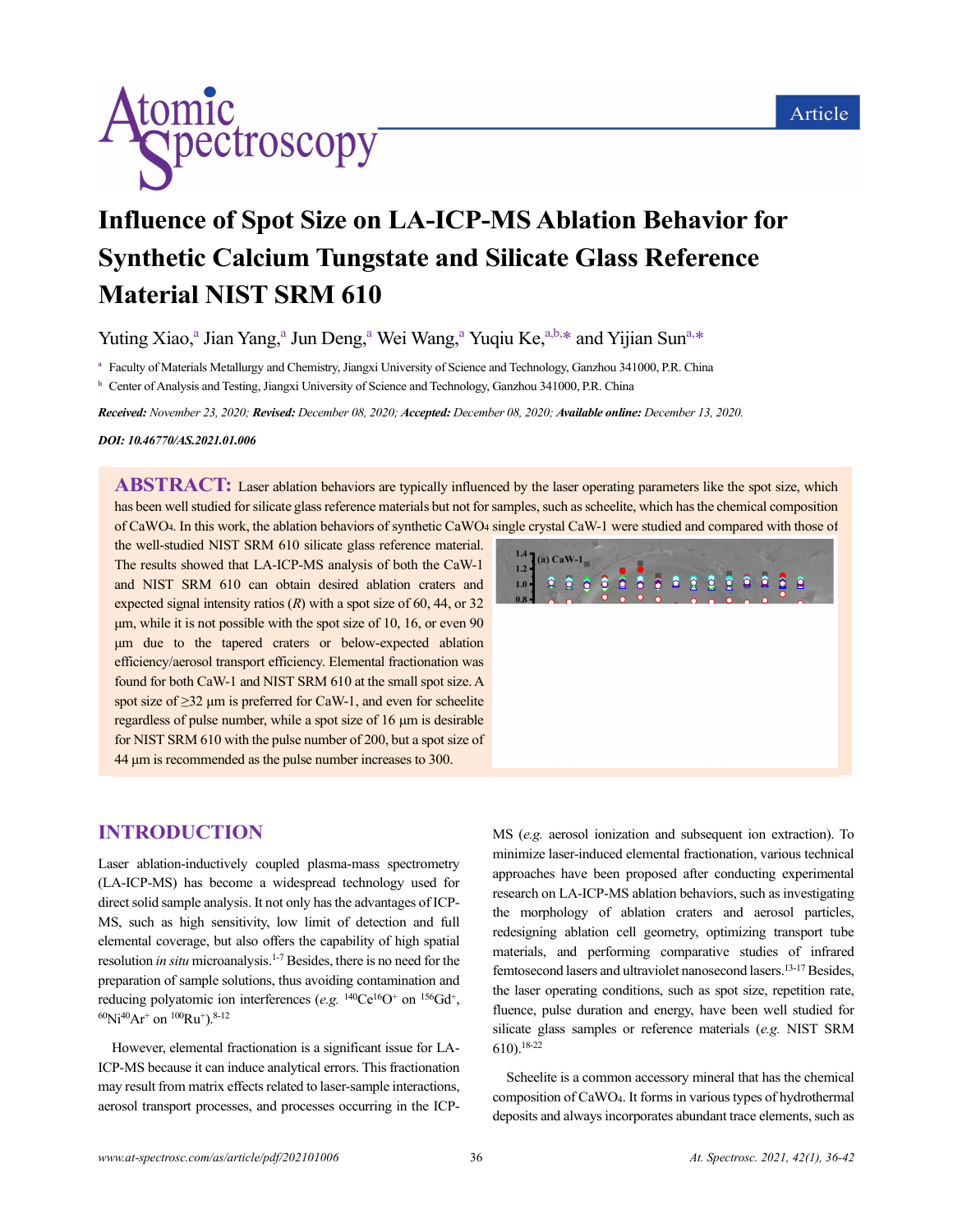the rare earth elements (REEs) of Nb, Pb and Mo, via substitution for  $Ca^{2+}$  or  $W^{6+}$  in the crystal lattice, which renders scheelite to exhibit distinct trace element geochemistry and thus serves as a fingerprint for deposit types, metallogenic settings and oreforming fluid compositions.<sup>23, 24</sup> As a result, it is essential to determine the elemental concentrations in scheelite accurately. To minimize analytical errors resulting from elemental fractionation, the matrix-matched calibration strategy is proposed.25-27 The matrix-matched calibration standard CaW-1, which also has a matrix composition of CaWO4, has been synthesized in our previous work.<sup>28</sup> However, due to the different physical properties and chemical composition between calcium tungstate and silicate glass, the laser ablation settings for silicate glass may not be suitable for LA-ICP-MS analysis of scheelite. For this reason and to further understand the ablation mechanisms of materials with different matrices, a systematic study of the ablation behaviors of scheelite is necessary.

The aim of this work is to investigate the influence of the LA-ICP-MS operating parameters and the spot size on the ablation behavior of scheelite. Because it has the same chemical composition as natural scheelite and a relatively homogeneous distribution of REEs, the CaWO<sup>4</sup> calibration standard CaW-1 was selected as a representative sample of scheelite. The ablation behaviors, including signal intensity ratios (with and without internal standardization) and the elemental fractionation index (EFI) among different spot sizes, were systematically studied. For comparison, the laser ablation behaviors of CaW-1 were compared with those of the NIST SRM 610 silicate glass reference material under different spot sizes.

## **EXPERIMENTAL**

An Excimer 193 nm laser ablation system (MicroLas Laser System GmbH, Germany) coupled to an Agilent 7700x ICP-MS (USA) was used for the LA-ICP-MS analyses at the State Key Laboratory of Biogeology and Environmental Geology, China University of Geosciences (Wuhan). High purity He at a constant flow rate of  $0.9$  L min<sup>-1</sup> was used in the ablation cell as the carrier gas and merged with argon (make-up gas) behind the ablation cell. The NIST SRM 610 silicate glass reference material was used for routine tuning to obtain the maximum signal intensity of  ${}^{89}Y^+$ ,  $^{139}La^{+}$ ,  $^{157}Gd^{+}$ , and  $^{175}Lu^{+}$  and to maintain the  $^{238}U^{+}/^{232}Th^{+}$  ratio close to 1 to ensure low oxide formation. Low oxide production was assured by the m/z 248/232 ratio (representing  $^{232}Th^{16}O^{+}/^{232}Th^{+}$ ), which was consistently <0.5%. The optimized operating conditions and measurement parameters are summarized in Table 1. A repetition rate of 6 Hz and a fluence of 6 J cm-2 were used. Each analysis consisted of 10 seconds of background signal acquisition, followed by  $\sim$ 32 seconds of ablation. The LA-ICP-MS data processing, off-line selection and integration of the background and the analyte signals were performed using an in-house program, ICPMSDataCal.<sup>29</sup> The

**Table 1. Typical Operating Conditions of LA-ICP-MS**

| <b>Laser ablation system</b>                       | <b>ArF</b> excimer laser                                |
|----------------------------------------------------|---------------------------------------------------------|
| Wavelength, nm                                     | 193                                                     |
| Pulse duration, ns                                 | 15                                                      |
| Energy density, $J \text{ cm}^{-2}$                | 6                                                       |
| Repetition rate, Hz                                | 6                                                       |
| Spot size, µm                                      | 10, 16, 32, 44, 60, 90                                  |
| Pulse number                                       | 200                                                     |
| Carrier gas (He) flow rate, $L \text{ min}^{-1}$   | 0.9                                                     |
| <b>ICP-MS</b> instrument                           | Agilent 7700x                                           |
| RF power, W                                        | 1550                                                    |
| Auxiliary gas (Ar) flow rate, $L \text{ min}^{-1}$ | 1.05                                                    |
| Plasma gas (Ar) flow rate, L min <sup>-1</sup>     | 15                                                      |
| Dwell time per isotope, ms                         | 50                                                      |
| Sampling depth, mm                                 | 7.5                                                     |
| Detector mode                                      | Dual                                                    |
| Measured isotopes                                  | ${}^{44}Ca, {}^{89}Y, {}^{139}La, {}^{140}Ce,$          |
|                                                    | $^{141}Pr.$ $^{146}Nd.$ $^{147}Sm.$                     |
|                                                    | $^{153}$ Eu, $^{157}$ Gd, $^{159}$ Tb,                  |
|                                                    | $^{163}$ Dy, $^{165}$ Ho, $^{166}$ Er,                  |
|                                                    | <sup>169</sup> Tm. <sup>172</sup> Yb. <sup>175</sup> Lu |

morphology of the ablation craters was investigated using a Hitachi SU8010 field emission scanning electron microscope (FESEM) at the State Key Laboratory of Biogeology and Environmental Geology, China University of Geosciences  $(Wuhan).<sup>30</sup>$ 

The NIST SRM 610 silicate glass reference material was purchased from the National Institute of Standards and Technology (NIST), USA.<sup>31</sup> Synthetic CaWO<sub>4</sub> single crystal CaW-1 with homogeneous distribution of REEs was prepared using the Czochralski technique and is discussed in our previous work.<sup>28</sup> Accordingly, a multi-REE-doped CaWO<sub>4</sub> single crystal was grown at the Jiangxi University of Science and Technology, P.R. China. The crystal was prepared following a two-step procedure: First, polycrystalline materials by a solid-state reaction in a muffle furnace with stoichiometric CaCO<sub>3</sub>, WO<sub>3</sub>, Na<sub>2</sub>CO<sub>3</sub> and rare earth element oxide (at a nominal concentration of *ca.* 250 μg g -1 ) were prepared; second, the polycrystalline materials were heated up to *ca.* 1630 °C (power: 4750 W) and kept at this temperature for 2 h. The crystal was grown using a-cut pure CaWO<sub>4</sub> seeds at a pulling rate of 1 mm  $h^{-1}$  and a rotation rate of 6 rpm. The as-grown CaWO<sup>4</sup> single crystal was named CaW-1. Both samples, the CaW-1 and NIST SRM 610, were analyzed with a spot size of 10, 16, 32, 44, 60, and 90 μm, respectively, for the comparative investigation of the influence of spot size on lasersample interactions.

## **RESULTS AND DISCUSSION**

#### **Signal intensity ratios**

Signal sensitivity as a crucial parameter for the accurate quantification in LA-ICP-MS is matrix-dependent and, therefore, causes significant elemental fractionation in different samples.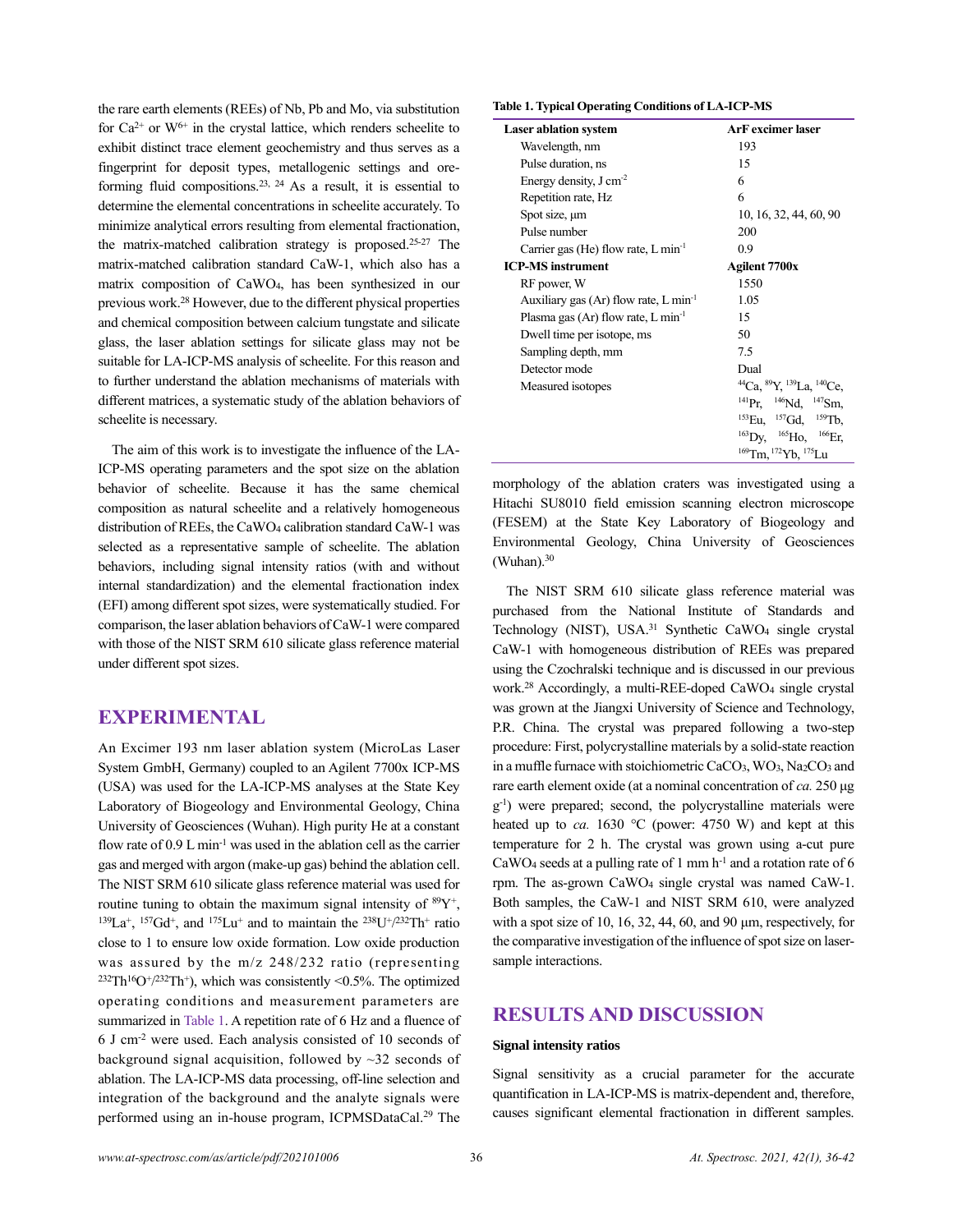Moreover, laser-induced fractionation may arise under small spot size conditions.<sup>32</sup> For these reasons, the influence of spot size on laser ablation was investigated for CaWO<sup>4</sup> single crystal CaW-1 and silicate glass reference material NIST SRM 610 with a repetition rate of 6 Hz and a fluence of 6 J cm<sup>-2</sup>.

In theory, the ablation crater is circular and its volume can be calculated according to Equation 1:

$$
V = \pi r^2 h \qquad \text{(Eq. 1)}
$$

where  $V$  is the volume of the ablation crater,  $r$  is the radius of the ablation crater (*i.e.*, half of the spot size), and *h* is the height/depth of the crater. For the same samples, the matrix composition remains unchanged and the ablated mass (*m*) can also be calculated based on the density (*ρ*) of the sample according to Equation 2:

$$
m = V\rho \qquad \text{(Eq. 2)}
$$

As the sensitivity (*S*) keeps constant for one homogeneous sample, the signal intensity can be calculated in Equation 3 as follows:

$$
I = mS \qquad (\text{Eq. 3})
$$

Under the same operating conditions, except for spot size, *h*, *ρ*, and *S* were theoretically treated as constant for one sample, and then under different conditions of spot size, the ratio (*R*) of intensity *I* can be obtained with Equation 4 as follows:

$$
R_{a-b} = \frac{I_a}{I_b} = \frac{\pi r_a^2 h \rho s}{\pi r_b^2 h \rho s} = \frac{r_a^2}{r_b^2}
$$
 (Eq. 4)

where *r*<sup>a</sup> and *r*<sup>b</sup> are the radii of the ablation craters (*i.e.*, half of the spot size) and the subscripts *a* and *b* represent the values of the spot size.

As listed in Table 2, the theoretical values of the signal intensity ratio  $(R)$  were calculated according to Eq. 4. For CaW-1, it was found that the experimental values of  $R_{60-44}$  (1.77~1.85) and  $R_{44-32}$ (1.87~1.97) for all REEs mainly agreed with the theoretical values  $(1.86$  for  $R_{60-44}$  and 1.89 for  $R_{44-32}$ ). This demonstrates that the crater shapes for 60, 44, and 32 μm are mainly regular (cylindrical or proportionally changed), and the volume of the ablated materials can be calculated according to Eq. 1. By contrast, the experimental values of  $R_{32-16}$  (4.10~4.59) were a little higher than the theoretical value (4.00 for *R*32-16). Since the crater shape for 32 μm was found to be regular, the reason for higher experimental values of *R*32-16 can be ascribed to the lower signal intensity of 16  $\mu$ m ( $I_{16}$ ) due to the tapered crater and, therefore, a smaller crater volume and less ablated materials. This phenomenon was further verified for *R*16-10 as disproportional and less materials were ablated from the sample, and a more seriously tapered crater was found for 10  $\mu$ m ( $I_{10}$ ), which renders the experimental values (3.01~3.47) much larger than the theoretical value (2.56). Surprisingly, the experimental values of *R*90-60 (1.76~1.83) were much lower than the theoretical value (2.25). The reason for this is unclear, but we speculate that the ablation efficiency or aerosol transport efficiency for 90 μm may not reach the expected value because a large number of aerosol particles may accumulate in front of the sample or within the trench, which led to shielding as reported.<sup>33</sup> It thus resulted in lower signal intensity (*I*90) and lower *R*90-60 when the spot size of 90 μm was employed, which may be corrected by increasing the gas flow rate, but it needs further studies to verify. Based on these results, it can be concluded that a spot size of 60, 44, or 32 μm is desired for LA-ICP-MS analysis of the CaWO<sup>4</sup> single crystal, while 16, 10, and even 90 μm are unfavorable spot sizes due to the tapered craters or the belowexpected ablation efficiency/aerosol transport efficiency.

For silicate glass reference material NIST SRM 610, similar results as described above were found. The experimental values of *R*60-44 (1.85~1.94) and *R*44-32 (1.95~2.04) for all REEs mainly agreed with the theoretical values (1.86 for  $R_{60-44}$  and 1.89 for  $R_{44-4}$ <sup>32</sup>), which further indicates that the crater shapes for 60, 44, and 32 μm are regular and the volume of ablated materials can be calculated according to Eq. 1. However, the experimental values of *R*32-16 (5.65~6.10) and *R*16-10 (3.39~4.03) were much higher than the theoretical value (4.00 for *R*32-16, and 2.56 for *R*16-10). This can be attributed to a lower signal intensity resulting from the tapered crater for  $16 \mu m$  ( $I_{16}$ ) and  $10 \mu m$  ( $I_{10}$ ), which is even

**Table 2. Theoretical and Experimental Values of Signal Intensity Ratios (***R***) Under Different Spot Sizes**

| Sample                   | <b>Signal</b><br>intensity<br>ratio $(R)$ | <b>Theoretical</b><br>value | Y    | La   | <b>Ce</b> | Pr   | Nd   | Sm   | Eu   | Gd   | Tb   | Dy   | Ho   | Er   | Тm   | Yb   | Lu   |
|--------------------------|-------------------------------------------|-----------------------------|------|------|-----------|------|------|------|------|------|------|------|------|------|------|------|------|
| Synthetic                | $R_{90-60}$                               | 2.25                        | 1.76 | 1.77 | 1.75      | .79  | 1.78 | 1.76 | 1.78 | 1.79 | 1.78 | 1.78 | 1.77 | 1.80 | 1.80 | 1.83 | 1.77 |
| CaWO <sub>4</sub> single | $R_{60-44}$                               | 1.86                        | 1.82 | 1.80 | 1.78      | 1.80 | 1.79 | 1.82 | 1.82 | 1.80 | 1.80 | 1.80 | 1.82 | 1.82 | 1.79 | 1.77 | 1.85 |
| crystal CaW-1            | $R_{44-32}$                               | 1.89                        | 1.89 | 1.92 | 1.95      | 1.92 | 1.94 | 1.89 | 1.92 | 1.87 | 1.93 | 1.92 | 1.92 | 1.97 | 1.92 | 1.89 | 1.88 |
|                          | $R_{32-16}$                               | 4.00                        | 4.19 | 4.10 | 4.08      | 4.33 | 4.35 | 4.30 | 4.31 | 4.39 | 4.35 | 4.48 | 4.31 | 4.15 | 4.36 | 4.59 | 4.21 |
|                          | $R_{16-10}$                               | 2.56                        | 3.27 | 3.01 | 3.15      | 3.06 | 3.12 | 3.16 | 3.01 | 3.05 | 3.14 | 3.22 | 3.16 | 3.16 | 3.44 | 3.23 | 3.47 |
| <b>NIST SRM</b>          | $R_{90-60}$                               | 2.25                        | 1.94 | 1.98 | 2.01      | 2.01 | 2.01 | 1.98 | 2.03 | 1.98 | 2.00 | 1.99 | 1.99 | 1.97 | 1.96 | 1.99 | 1.96 |
| 610                      | $R_{60-44}$                               | 1.86                        | 1.94 | 1.91 | 1.85      | 1.88 | 1.90 | 1.91 | 1.87 | 1.91 | 1.92 | 1.90 | 1.92 | 1.94 | 1.93 | 1.91 | 1.92 |
|                          | $R_{44-32}$                               | 1.89                        | 1.97 | 1.98 | 2.04      | 2.00 | 1.96 | 2.00 | 1.99 | 2.02 | 1.99 | 1.97 | 1.97 | 1.95 | 1.98 | 1.99 | 1.99 |
|                          | $R_{32-16}$                               | 4.00                        | 5.77 | 5.67 | 5.76      | 5.70 | 5.92 | 5.65 | 5.98 | 5.74 | 5.92 | 5.91 | 5.95 | 6.10 | 6.07 | 6.03 | 6.05 |
|                          | $R_{16-10}$                               | 2.56                        | 3.49 | 3.66 | 3.49      | 3.47 | 3.39 | 4.00 | 3.48 | 3.47 | 3.63 | 3.81 | 3.77 | 3.63 | 3.79 | 4.03 | 3.82 |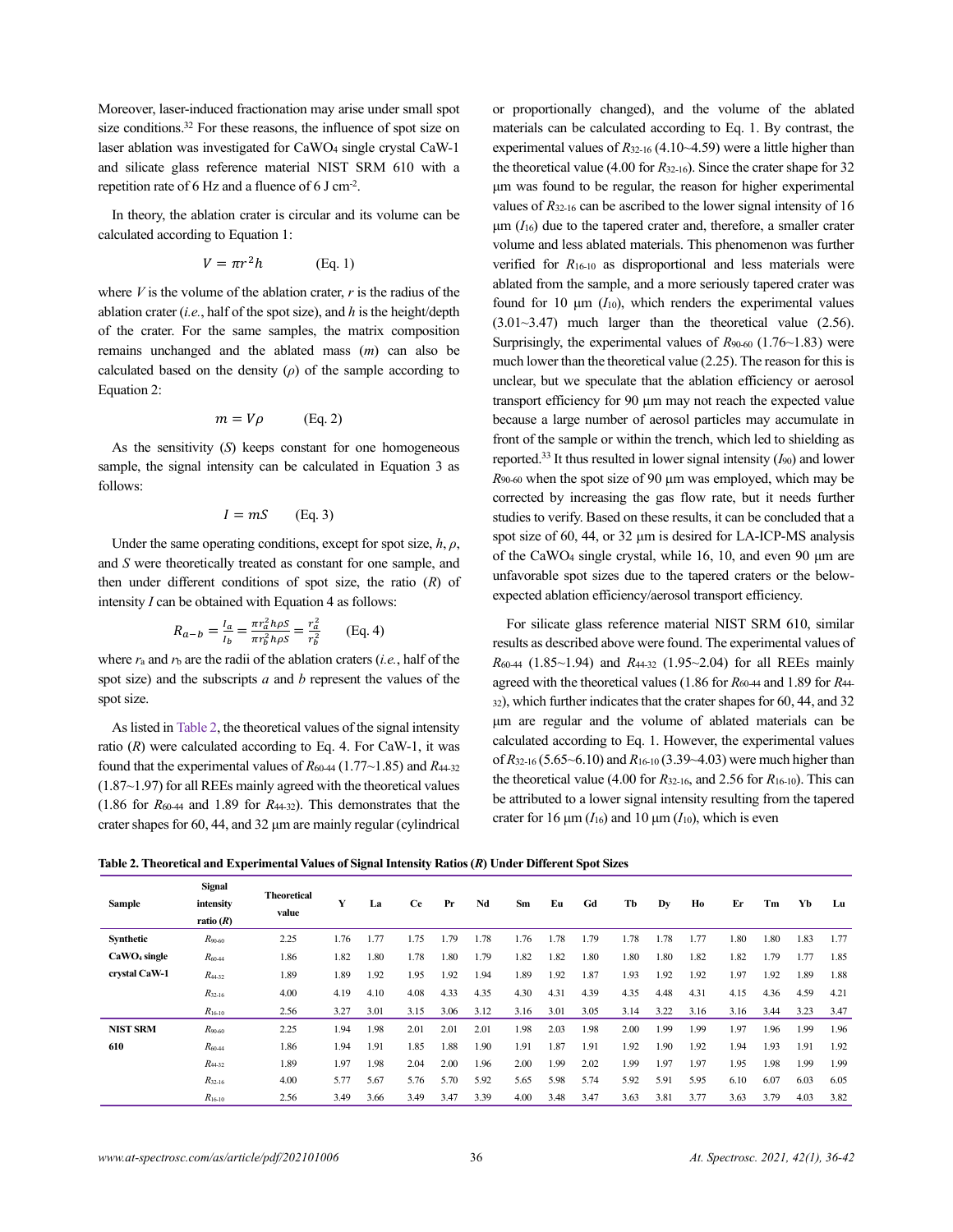**Fig. 1** SEM micrographs of laser ablation craters for CaW-1 (with a spot size of (a) 32 μm, (b) 16 μm, and (c) 10 μm) and NIST SRM 610 (with a spot size of (d) 32 μm, (e) 16 μm, and (f) 10 μm).

more severe than for the CaWO<sup>4</sup> single crystal CaW-1. Furthermore, the experimental values of *R*90-60 (1.94~2.03) were lower than the theoretical value (2.25), but a little higher than that of the CaWO<sub>4</sub> single crystal CaW-1  $(1.76 \sim 1.83)$ . This demonstrates that different laser-sample interactions occurred for the CaWO<sup>4</sup> single crystal vs. the NIST SRM 610 silicate glass, where for the latter more efficient laser ablation occurred, thus it reduced the exceptional phenomenon for *R*90-60. In general, a spot size of 60, 44, or 32 μm was desired for LA-ICP-MS analysis of the silicate glass sample, and the laser-sample interactions occurring for CaWO<sup>4</sup> single crystal and NIST SRM 610 silicate glass were distinct.

The above-mentioned results for CaW-1 and NIST SRM 610 were verified by SEM micrographs of the laser ablation craters. Since the craters for both samples with a spot size of 90, 60, 44, and 32 μm are similar and regular, only the SEM micrograph of 32 μm was displayed in Fig. 1 (a and d) to compare with those of 16 and 10 μm. As shown in Fig. 1, the most seriously and moderately tapered craters were found for 10 μm (Fig. 1c and f) and 16 μm (Fig. 1b and e), respectively. It led to an unsatisfactory ablation volume for 16 and 10 μm and, thus, an undesired *R*32-16 and *R*16-10. In addition, rim growth around the craters due to the heat accumulation effect<sup>33</sup> was found to be more obvious for CaW-1 (Fig. 1b and c) than for NIST SRM 610 (Fig. 1e and f), which indicates a slower heat transmission rate for CaWO<sup>4</sup> single crystal than for NIST SRM 610 silicate glass. Moreover, more seriously tapered craters can be seen for NIST SRM 610 (Fig. 1e and f) compared to those of CaW-1 (Fig. 1b and c). All of these phenomena are caused by matrix effects, which may induce analytical errors if NIST SRM 610 were used as the external standard to calibrate the elemental concentrations in CaWO<sup>4</sup> single crystal and even scheelite.

#### **Internal standardization**

For LA-ICP-MS analysis, the internal standard can be used to calibrate the difference of the ablated material mass. The low abundance isotope of matrix elements  $(e.g., <sup>44</sup>Ca)$  in calcite) is usually employed for this purpose. In this study, <sup>44</sup>Ca was employed as the internal standard, and the ratio (*R*) of intensity *I* was re-calculated to 1 according to Equation 5:

$$
R_{a-b} = \frac{I_a^i / I_a^{IS}}{I_b^i / I_b^{IS}} = \frac{\pi r_a^2 h \rho S^i / \pi r_a^2 h \rho S^{IS}}{\pi r_b^2 h \rho S^i / r_b^2 h \rho S^{IS}} = 1
$$
 (Eq. 5)

where superscript *i* represents element and *IS* the internal standard  $(i.e.$   $44$ Ca in this work).

As shown in Fig. 2, after internal standardization, the experimental values of *R* were calculated to be approximately 1.00 independent of spot size. It indicates that <sup>44</sup>Ca can be used to compensate and calibrate the difference of the ablated material mass for both the CaWO<sup>4</sup> single crystal and the NIST SRM 610 silicate glass. More importantly, it can be concluded that satisfactory results may also be obtained after internal standardization when different spot sizes must be selected for LA-ICP-MS analysis. For example, (a) a large spot size was preferential for real samples that contained very low concentrations or had a heterogenous distribution of the analytes to guarantee enough sensitivity and sampling representativeness, while a medium or small spot size is encouraged for external standards to protect the ICP-MS detector and to save valuable reference material. (b) A small spot size should be employed for the analysis of microfossils to obtain high spatial resolution, while a medium-to-small spot size is preferential for laser ablation on external standards for accurate quantification. (c) The laser beam focusing on the sample surface may vary each time for various reasons, which causes fluctuation of actual spot size on the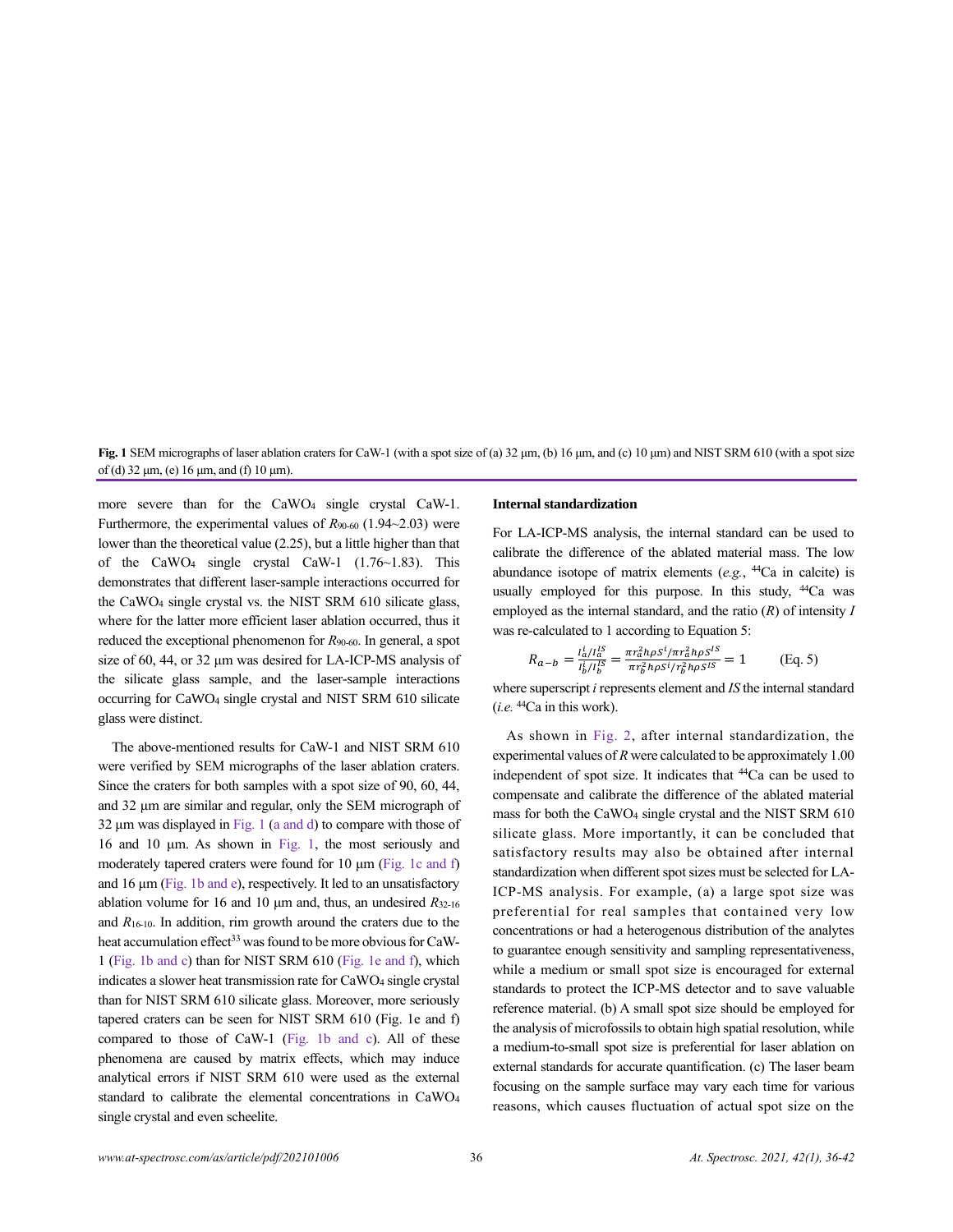**Fig. 2** Signal intensity ratios (*R*) under different spot sizes after internal standardization with <sup>44</sup>Ca.

**Fig. 3** Elemental fractionation index of REEs in CaW-1 (a) and NIST SRM 610 (b) under different spot size and pulse number.

sample surface. For these cases, the elemental fractionation possibly caused by different spot sizes and ablation material mass can be eliminated by internal standardization, which is significant for improving the results of LA-ICP-MS analysis. It should definitely be noted that in both samples the *R*16-10 for some REEs (mainly for heavy REEs) was larger than 1.10, such as 1.13 for Tm and 1.14 for Lu in CaW-1, and 1.16 for Sm, 1.17 for Yb, 1.10 for Dy and Lu in NIST SRM 610. From this perspective, a small spot

**Table 3. EFI for REEs in CaW-1 and NIST SRM 610 under Different Spot Sizes**

| size of 16 $\mu$ m is desirable, but an extremely small spot size (10 $\mu$ m) |
|--------------------------------------------------------------------------------|
| is not recommended for quantitative LA-ICP-MS analysis of                      |
| CaWO <sub>4</sub> single crystal (and even scheelite) and NIST SRM 610         |
| silicate glass, even though internal standardization is performed.             |

#### **Elemental fractionation**

To further verify the influence of spot size on the ablation behavior of CaW-1 and NIST SRM 610, the elemental fractionation index (EFI) was calculated according to Equation 6 as set out by Fryer *et al.*<sup>34</sup>:

$$
EFI = \left(\frac{I^i}{I^{IS}}\right)_{t_2} / \left(\frac{I^i}{I^{IS}}\right)_{t_1}
$$
 (Eq. 6)

where  $I^i$  and  $I^{IS}$  are the intensity of element *i* and the internal standard *IS*, respectively; *t*<sup>1</sup> and *t*<sup>2</sup> are the first 16 sec. and the second 16 sec. during each LA-ICP-MS analysis.

As listed in Table 3, it was found that the EFI remained constant (*ca.* 1.00) for CaW-1 when the spot size was larger than 32 μm. However, obvious elemental fractionation (EFI  $>1.10$  or  $<0.90$ ) was found for Ce (1.26), Nd (1.18), Sm (1.27), Eu (1.11), Ho (1.14), and Tm  $(1.13)$  when a spot size of 10  $\mu$ m was used, which was also found for Nd (1.17), Sm (1.19), and Yb (1.11) when a spot size of 16 μm was used. For NIST SRM 610, more severe elemental fractionation was found for almost all REEs (except Eu) as the EFI ranged from 0.20 for Dy to 0.70 for Nd when a spot size of 10 μm was used, while elemental fractionation was hardly found when the spot size increased to larger than 16 μm. It indicates that a small spot size (*i.e.*, 10 μm) is not suitable for quantitative LA-ICP-MS microanalysis of both the CaWO<sup>4</sup> single crystal and the NIST SRM 610.

This was also confirmed by performing additional experiments with the same operating parameters, except for increasing the number of laser ablation pulses from 200 to 300. As shown in Fig. 3a, when 300 pulses were performed on CaW-1, a significant elemental fractionation was found with the spot sizes of 10 μm and 16 μm since the EFI were lower than 0.90 for all REEs. As for NIST SRM610 (Fig. 3b), when 300 pulses were used, more

| Sample      | Spot size $(\mu m)$ | Y    | La   | <b>Ce</b> | Pr   | Nd   | Sm   | Eu   | Gd   | Tb   | Dv   | Ho   | Er   | Тm   | Yb   | Lu   |
|-------------|---------------------|------|------|-----------|------|------|------|------|------|------|------|------|------|------|------|------|
| $CaW-1$     | 10                  | 1.02 | 1.08 | 1.26      | 1.07 | 1.18 | 1.27 | 1.11 | 0.99 | 1.06 | 0.95 | 1.14 | 0.98 | 1.13 | 1.05 | 1.04 |
|             | 16                  | 1.02 | 1.02 | 0.99      | 1.08 | 1.17 | 1.19 | 1.06 | 1.04 | 1.06 | 1.06 | 1.04 | 1.09 | 1.06 | 1.11 | 1.05 |
|             | 32                  | 1.00 | 1.02 | 1.01      | 1.02 | 1.05 | 1.02 | 0.99 | 1.00 | 1.01 | 0.99 | 1.01 | 1.01 | 1.00 | 0.97 | 1.01 |
|             | 44                  | 1.04 | 1.05 | 1.05      | 1.05 | 1.07 | 1.03 | 1.03 | 1.04 | 1.05 | 1.04 | 1.06 | 1.04 | 1.03 | 1.01 | 1.07 |
|             | 60                  | 1.03 | 1.03 | 1.03      | 1.04 | 1.02 | 1.05 | 1.03 | 1.04 | 1.07 | 1.06 | 1.07 | 1.07 | 1.06 | 1.04 | 1.04 |
|             | 90                  | 1.01 | 1.00 | 1.00      | 0.99 | 1.03 | 1.00 | 1.02 | 1.01 | 1.02 | 1.02 | 1.01 | 1.02 | 1.01 | 1.03 | 1.01 |
| <b>NIST</b> | 10                  | 0.54 | 0.39 | 0.49      | 0.64 | 0.70 | 0.52 | 0.95 | 0.51 | 0.40 | 0.20 | 0.60 | 0.35 | 0.45 | 0.65 | 0.44 |
| <b>SRM</b>  | 16                  | 1.01 | 1.02 | 1.01      | 1.01 | 0.99 | 1.07 | 1.03 | 0.98 | 1.03 | 1.02 | 1.04 | 0.99 | 1.02 | 1.07 | 1.01 |
| 610         | 32                  | 1.00 | 1.00 | 1.00      | 0.99 | 1.02 | 0.98 | 0.99 | 1.03 | 1.01 | 0.98 | 1.02 | 1.01 | 1.00 | 1.00 | 1.01 |
|             | 44                  | 1.07 | 1.04 | 1.00      | 1.00 | 1.01 | 1.02 | 1.02 | 1.06 | 1.06 | 1.05 | 1.06 | 1.05 | 1.06 | 1.04 | 1.06 |
|             | 60                  | 1.01 | 1.02 | 1.00      | 1.00 | 1.01 | 1.03 | 1.01 | 1.01 | 1.01 | 1.02 | 1.02 | 1.00 | 1.02 | 1.01 | 1.02 |
|             | 90                  | 1.02 | 1.04 | 1.02      | 1.03 | 1.03 | 1.03 | 1.04 | 1.03 | 1.02 | 1.04 | 1.03 | 1.02 | 1.04 | 1.01 | 1.02 |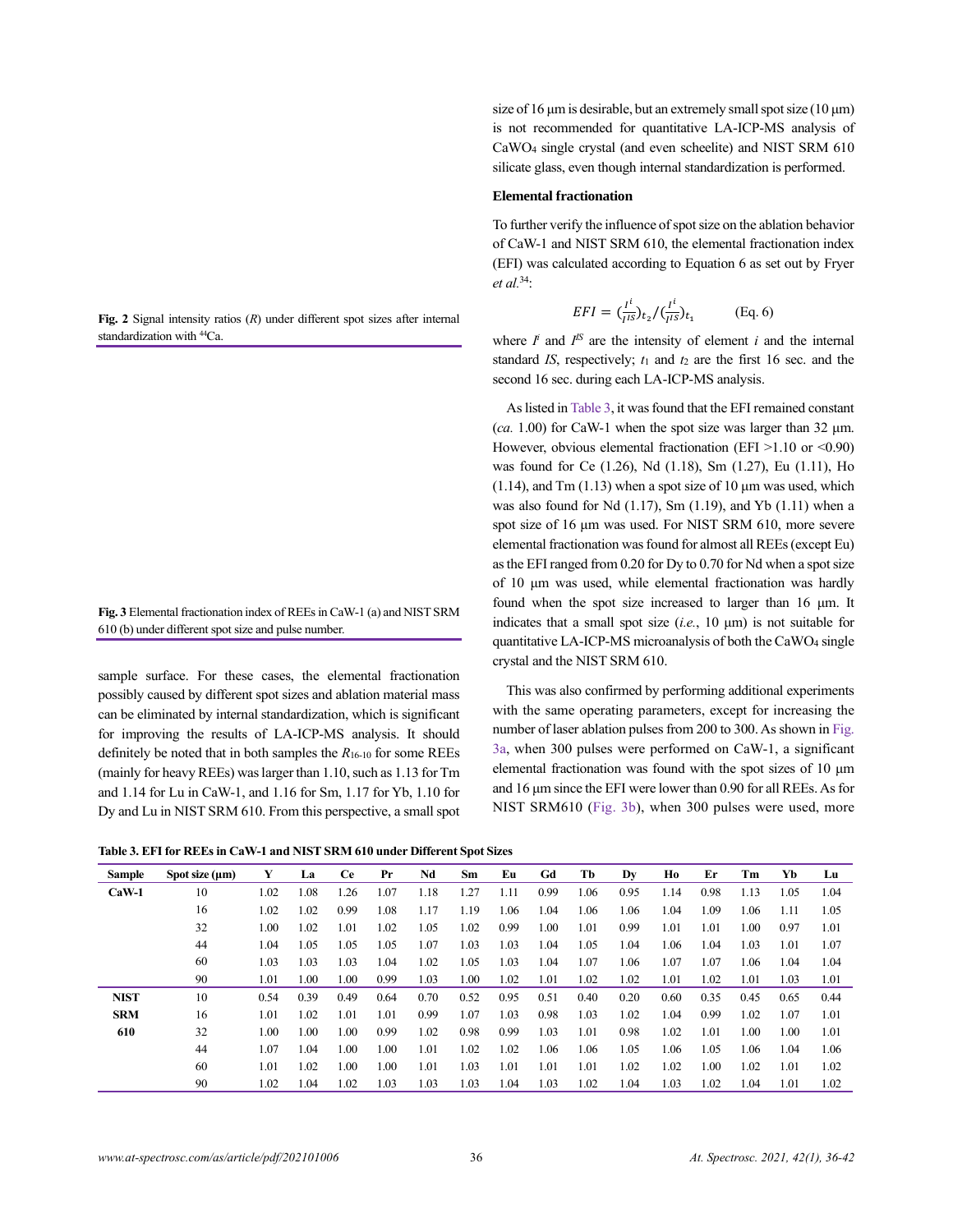significant elemental fractionation was found for all REEs not only with the spot size of 10 μm, but also with the spot sizes of 16 and 32 μm. This can be attributed to the fact that more pulses increase the depth/diameter ratio of the ablation crater and, therefore, increase the down-hole fractionation.35,36 In conclusion, elemental fractionation is found for both the CaW-1 and the NIST SRM 610 under a small spot size, which becomes more severe when the number of laser ablation pulses increases due to down-hole fractionation. Combining the results as mentioned above, a spot size of  $\geq$ 32 µm is preferential for CaW-1 and even scheelite regardless of pulse number, while a spot size of 16 μm is desirable for NIST SRM 610 with the pulse number of 200, but a spot size of 44 μm is recommended as the pulse number increases to 300.

### **CONCLUSIONS**

In this work, comparative studies on the LA-ICP-MS ablation behaviors of silicate glass reference material NIST SRM 610 and synthetic calcium tungstate calibration standard CaW-1 were performed under different laser ablation spot sizes. LA-ICP-MS analysis on both the CaW-1 and NIST SRM 610 can obtain desired ablation craters and expected signal intensity ratios (*R*) with a spot size of 60, 44, or 32 μm, while it is not possible with the spot size of 10, 16, and even 90 μm due to the tapered craters or belowexpected ablation efficiency/aerosol transport efficiency. Besides, the difference of ablation material mass caused by different spot sizes can be eliminated by internal standardization as the values of *R* were normalized to *ca.* 1.00, except with an extremely small spot size. Elemental fractionation was found for CaW-1 and NIST SRM 610 under the small spot size. A spot size of  $\geq 32$  µm is preferential for CaW-1 and even scheelite regardless of pulse number, while a spot size of 16 μm is desirable for NIST SRM 610 with the pulse number of 200, but a spot size of 44 μm is recommended as the pulse number increases to 300.

# **AUTHOR INFORMATION**

#### **Corresponding Author**

\* Y.-Q. Ke

Email address: keyuqiu@cug.edu.cn

\* Y.-J. Sun

Email address: sunyijian@jxust.edu.cn

#### **Notes**

The authors declare no competing financial interest.

# **ACKNOWLEDGMENTS**

This work was supported by the National Natural Science Foundation of China (No. 41603025), the Natural Science Foundation of Jiangxi Province (No. 20192BAB203024, 20181BAB211009), the Research Foundation of the Education Bureau of Jiangxi Province of China (No. GJJ180428, GJJ180461, GJJ170546), and the PhD Research Startup Foundation of Jiangxi University of Science and Technology (No. jxxjbs17066, jxxjbs17041, jxxjbs17051).

## **REFERENCES**

- 1. L. Guo, Q. Li, Y. Chen, G. Zhang, Y. Xu, and Z. Wang, *J. Anal. At. Spectrom.*, 2020, **35**, 1441-1449. https://doi.org/10.1039/d0ja00054j
- 2. P. Bohleber, M. Roman, M. Šala, and C. Barbante, *J. Anal. At. Spectrom.*, 2020, **35**, 2204-2212. https://doi.org/10.1039/D0JA00170H
- 3. Y. Zhu, C. Y. Li, M. Chen, G. X. Zhang, C. W. Mao, H. M. Kou, and Z. Wang, *At. Spectrosc.*, 2019, **40**, 49-54. https://doi.org/10.46770/AS.2019.02.003
- 4. Z. P. Yang, S. E. Jackson, L. J. Cabri, P. Wee, H. P. Longerich, and M. Pawlak, *J. Anal. At. Spectrom.*, 2020, **35**, 534-547. https://doi.org/10.1039/c9ja00285e
- 5. W. Guo, R. Wang, W. X. Wang, and Y. E. Peng, *J. Food Compos. Anal.*, 2020, **91**, 103517. https://doi.org/10.1016/j.jfca.2020.103517
- 6. H. Cui, W. Guo, L. L. Jin, Y. E. Peng, and S. H. Hu, *J. Anal. At. Spectrom.*, 2020, **35**, 592-599. https://doi.org/10.1039/c9ja00340a
- 7. W. Guo, L. L. Jin, S. H. Hu, and Q. H. Guo, *J. Agric. Food Chem.*, 2017, **65**, 3407-3413. https://doi.org/10.1021/acs.jafc.7b00535
- 8. W. Guo, S. H. Hu, J. A. Zhao, S. S. Jin, W. J. Liu, and H. F. Zhang, *Microchem. J.*, 2011, **97**, 154-159. https://doi.org/10.1016/j.microc.2010.08.003
- 9. Y. Q. Ke, J. Z. Zhou, L. Qiao, M. H. Zhang, W. Guo, L. L. Jin, and S. H. Hu, *Anal. Methods*, 2019, **11**, 2129-2137. https://doi.org/10.1039/c8ay02664e
- 10. Y. T. Li, W. Guo, Z. C. Hu, L. L. Jin, S. H. Hu, and Q. H. Guo, *J. Agric Food Chem.*, 2019, **67**, 935-942. https://doi.org/10.46770/as.2018.01.001
- 11. W. Guo, S. H. Hu, X. J. Wang, J. Y. Zhang, L. L. Jin, Z. L. Zhu, and H. F. Zhang, *J. Anal. At. Spectrom.*, 2011, **26**, 1198-1203. https://doi.org/10.1039/c1ja00005e
- 12. X. Lin, W. Guo, L. L. Jin, and S. H. Hu, *At. Spectrosc.*, 2020, **41**, 1-10. https://doi.org/10.46770/as.2020.01.001
- 13. M. Hola, V. Konecna, P. Mikuska, J. Kaiser, and V. Kanicky, *Spectrochim. Acta Part B*, 2010, **65**, 51-60. https://doi.org/10.1016/j.sab.2009.11.003
- 14. M. Hola, J. Ondracek, H. Novakova, M. Vojtisek-Lom, R. Hadravova, and V. Kanicky, *Spectrochim. Acta Part B*, 2018, **148**, 193-204. https://doi.org/10.1016/j.sab.2018.07.001
- 15. R. Kovacs and D. Günther, *J. Anal. At. Spectrom.*, 2008, **23**, 1247-1252. https://doi.org/10.1039/b803789b
- 16. T. Luo, Y. Wang, M. Li, W. Zhang, H. H. Chen, and Z. C. Hu, *At. Spectrosc.*, 2020, **41**, 11-19. https://doi.org/10.46770/as.2020.01.002